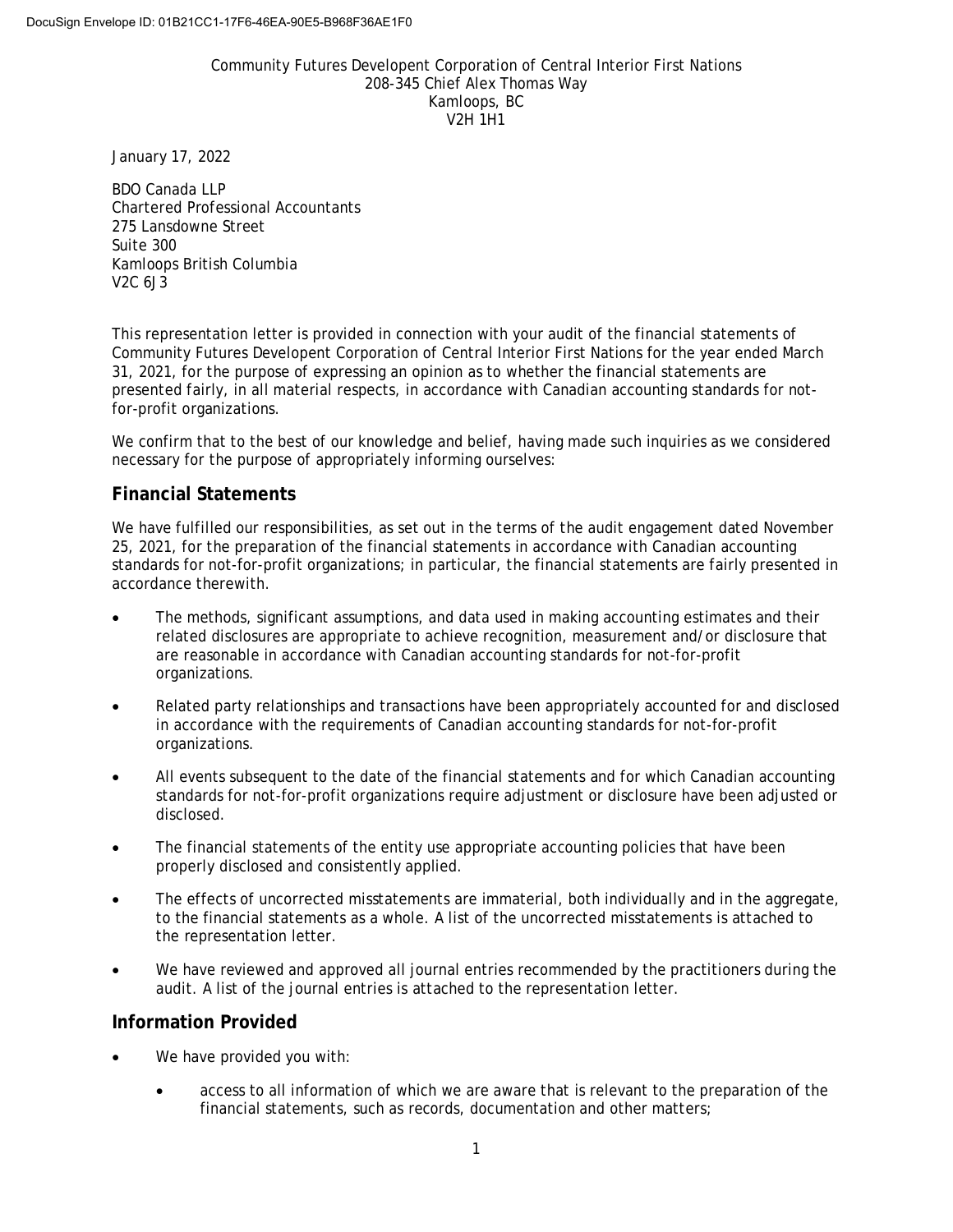- additional information that you have requested from us for the purpose of the audit; and
- unrestricted access to persons within the entity from whom you determined it necessary to obtain audit evidence.
- We are responsible for the design, implementation and maintenance of internal controls to prevent, detect and correct fraud and error, and have communicated to you all deficiencies in internal control of which we are aware.
- All transactions have been recorded in the accounting records and are reflected in the financial statements.
- We have disclosed to you all known instances of non-compliance or suspected non-compliance with laws and regulations whose effects should be considered when preparing the financial statements.
- We have disclosed to you the identity of the entity's related parties and all the related party relationships and transactions of which we are aware.

# **Fraud and Error**

- We have disclosed to you the results of our assessment of the risk that the financial statements may be materially misstated as a result of fraud.
- We have disclosed to you all information in relation to fraud or suspected fraud that we are aware of and that affects the entity and involves:
	- management;
	- employees who have significant roles in internal control; or
	- others where the fraud could have a material effect on the financial statements.
- We have disclosed to you all information in relation to allegations of fraud, or suspected fraud, affecting the entity's financial statements communicated by employees, former employees, analysts, regulators, or others.

# **General Representations**

- Where the value of any asset has been impaired, an appropriate provision has been made in the financial statements or has otherwise been disclosed to you.
- We have provided you with significant assumptions that in our opinion are reasonable and appropriately reflect our intent and ability to carry out specific courses of action on behalf of the entity when relevant to the use of fair value measurements or disclosures in the financial statements.
- We confirm that there are no derivatives or off-balance sheet financial instruments held at year end that have not been properly recorded or disclosed in the financial statements.
- Except as disclosed in the financial statements, there have been no changes to title, control over assets, liens or assets pledged as security for liabilities or collateral.
- The entity has complied with all provisions in its agreements related to debt and there were no defaults in principal or interest, or in the covenants and conditions contained in such agreements.